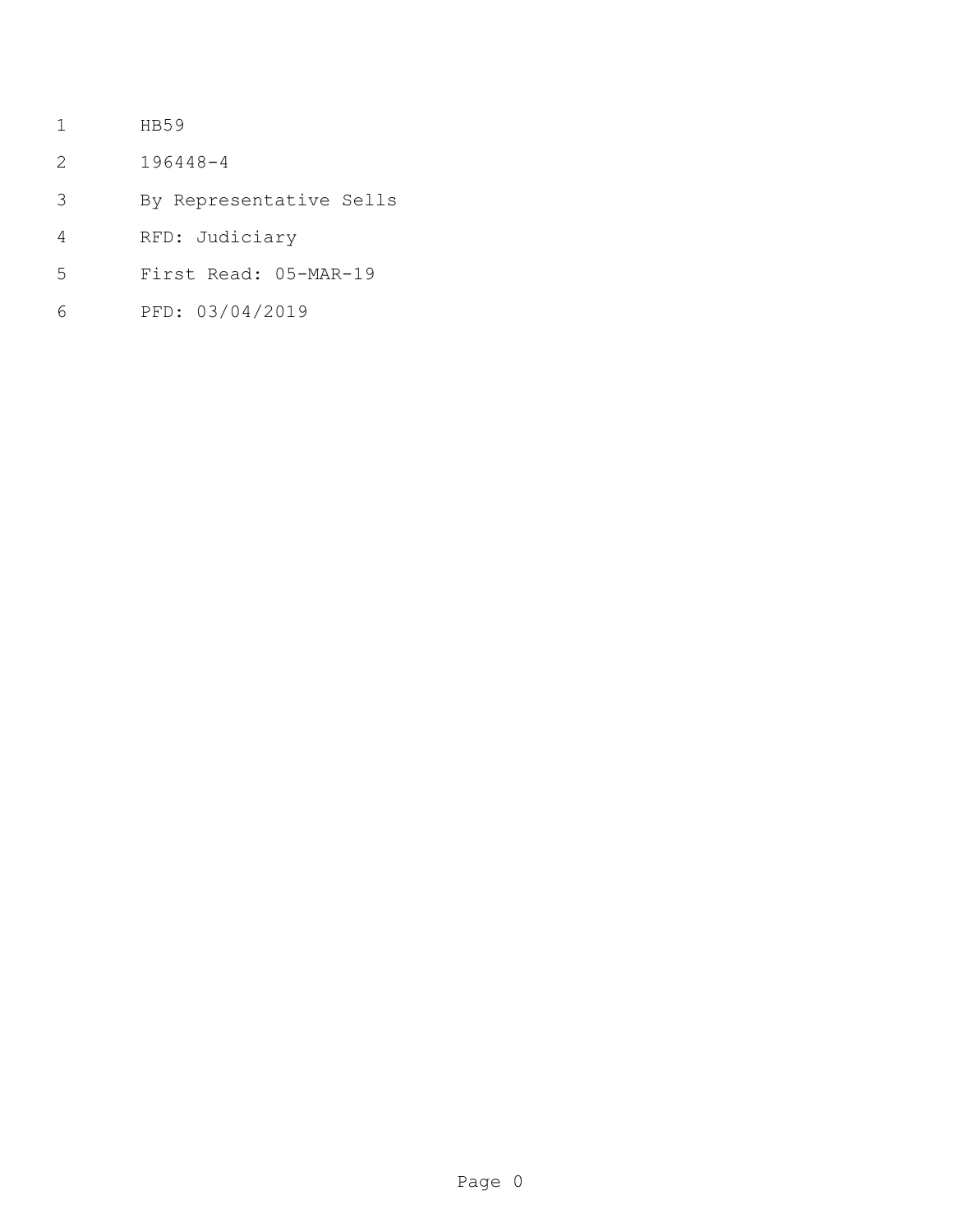HB59

ENROLLED, An Act,

 To amend Sections 13A-5-40 and 13A-5-49, Code of Alabama 1975, as amended by Act 2018-537, 2018 Regular Session, relating to capital offenses; to provide that murder of a first responder would be a capital offense; to include within the aggravating circumstances to be considered in sentencing for a capital offense circumstances when the victim was a law enforcement officer, a prison or jail guard, or first responder; and in connection therewith would have as its purpose or effect the requirement of a new or increased expenditure of local funds within the meaning of Amendment 621 of the Constitution of Alabama of 1901, now appearing as Section 111.05 of the Official Recompilation of the Constitution of Alabama of 1901, as amended. BE IT ENACTED BY THE LEGISLATURE OF ALABAMA: Section 1. This act shall be known and may be cited as the William Buechner Act. Section 2. Sections 13A-5-40 and 13A-5-49, as amended by Act 2018-537, 2018 Regular Session, Code of Alabama 1975, are amended to read as follows:

- "§13A-5-40.
- 

23  $( a )$  The following are capital offenses: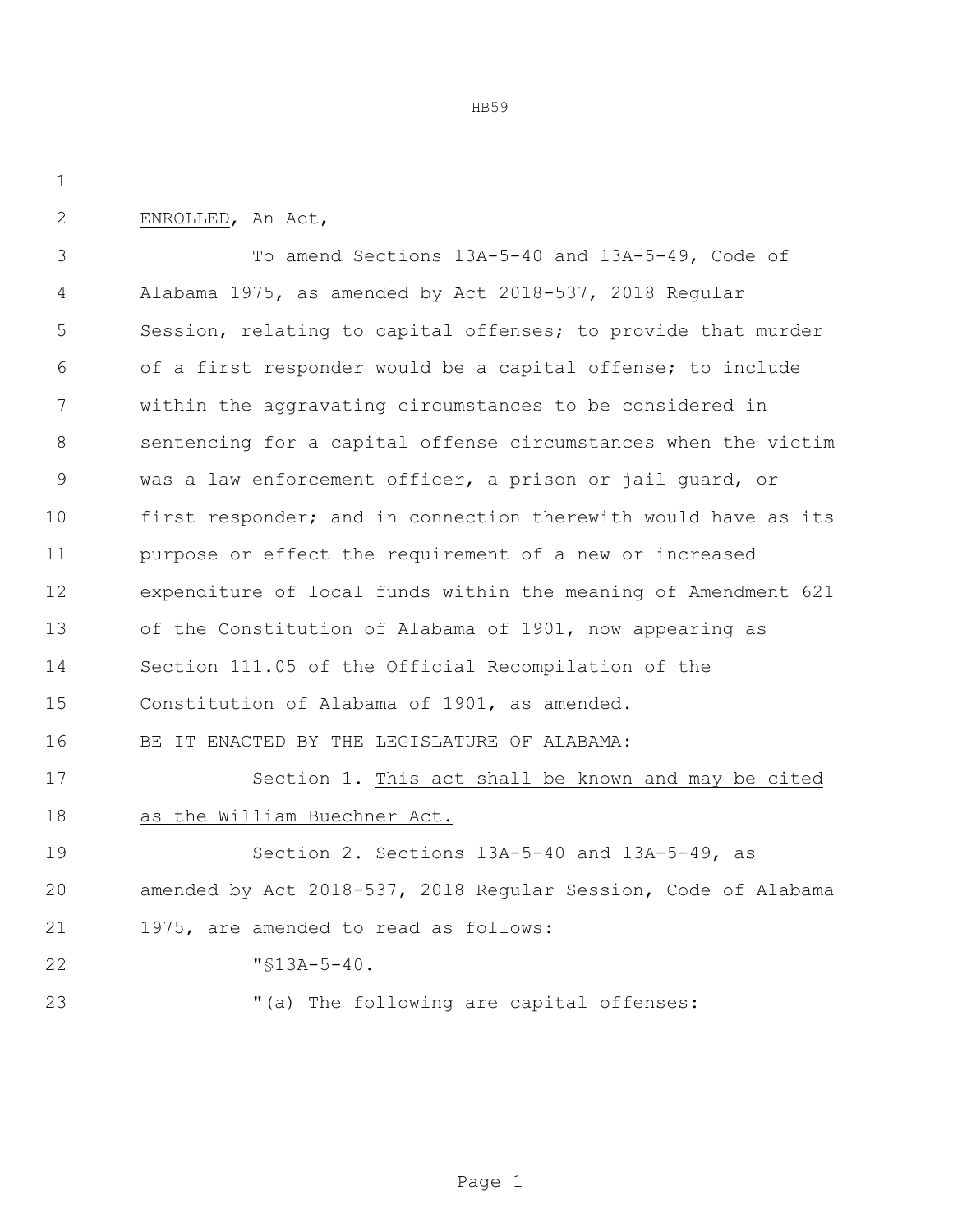"(1) Murder by the defendant during a kidnapping in the first degree or an attempt thereof committed by the defendant.

 "(2) Murder by the defendant during a robbery in the first degree or an attempt thereof committed by the defendant.

 "(3) Murder by the defendant during a rape in the first or second degree or an attempt thereof committed by the defendant; or murder by the defendant during sodomy in the first or second degree or an attempt thereof committed by the defendant.

 "(4) Murder by the defendant during a burglary in the first or second degree or an attempt thereof committed by the defendant.

 "(5) Murder of any police officer, sheriff, deputy, 14 state trooper, federal law enforcement officer, or any other state or federal peace officer of any kind, or prison or jail 16 guard, while such the officer or guard is on duty, regardless of whether the defendant knew or should have known the victim was an officer or guard on duty, or because of some official 19 or job-related act or performance of such the officer or guard.

 "(6) Murder committed while the defendant is under sentence of life imprisonment.

 "(7) Murder done for a pecuniary or other valuable consideration or pursuant to a contract or for hire.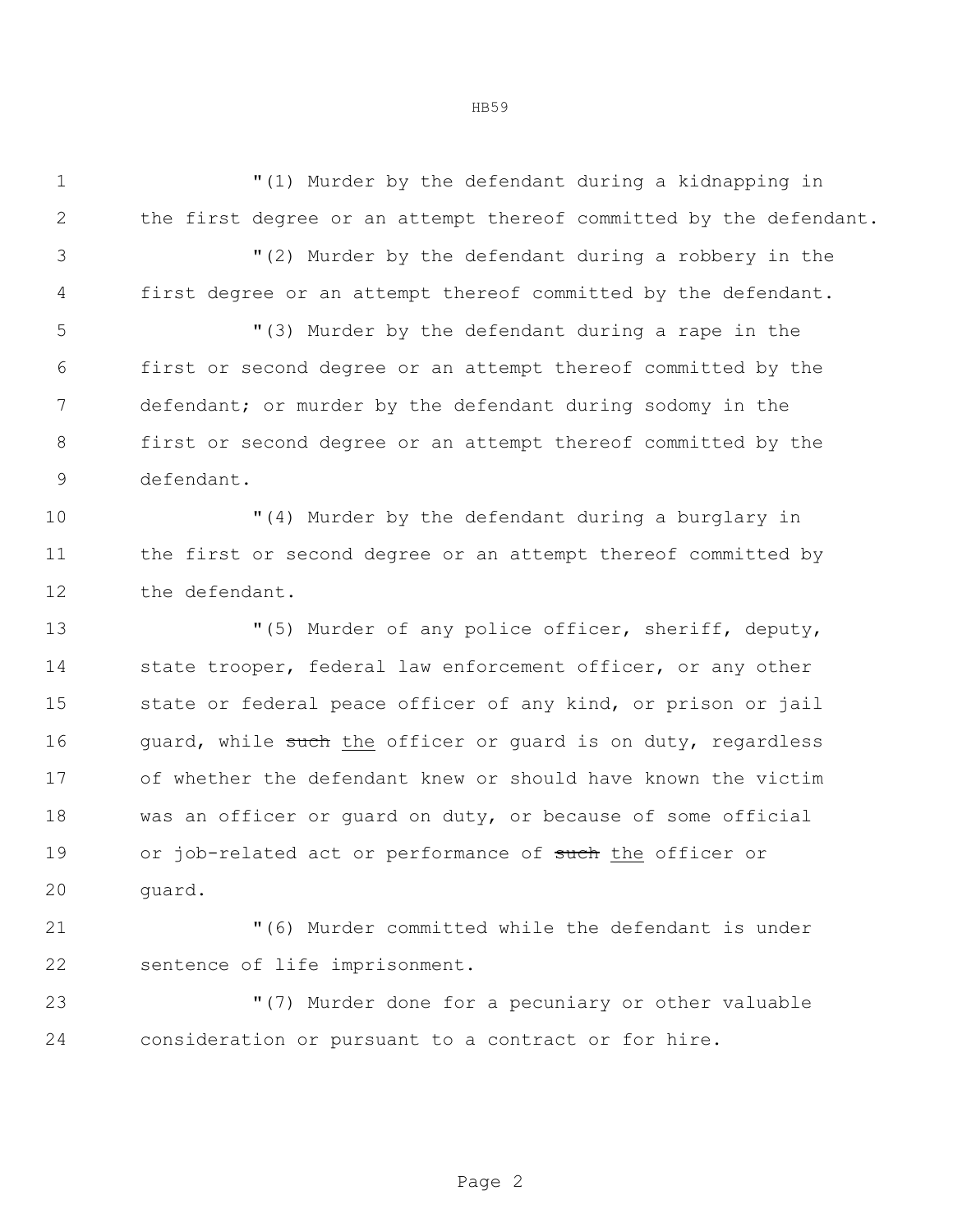"(8) Murder by the defendant during sexual abuse in the first or second degree or an attempt thereof committed by the defendant.

 "(9) Murder by the defendant during arson in the first or second degree committed by the defendant; or murder by the defendant by means of explosives or explosion.

 "(10) Murder wherein two or more persons are murdered by the defendant by one act or pursuant to one scheme or course of conduct.

 "(11) Murder by the defendant when the victim is a state or federal public official or former public official and the murder stems from or is caused by or is related to his official position, act, or capacity.

 "(12) Murder by the defendant during the act of unlawfully assuming control of any aircraft by use of threats or force with intent to obtain any valuable consideration for 17 the release of said the aircraft or any passenger or crewmen 18 thereon, or to direct the route or movement of said the 19 aircraft, or otherwise exert control over said the aircraft.

 "(13) Murder by a defendant who has been convicted of any other murder in the 20 years preceding the crime; provided that the murder which constitutes the capital crime shall be murder as defined in subsection (b) of this section; and provided further that the prior murder conviction referred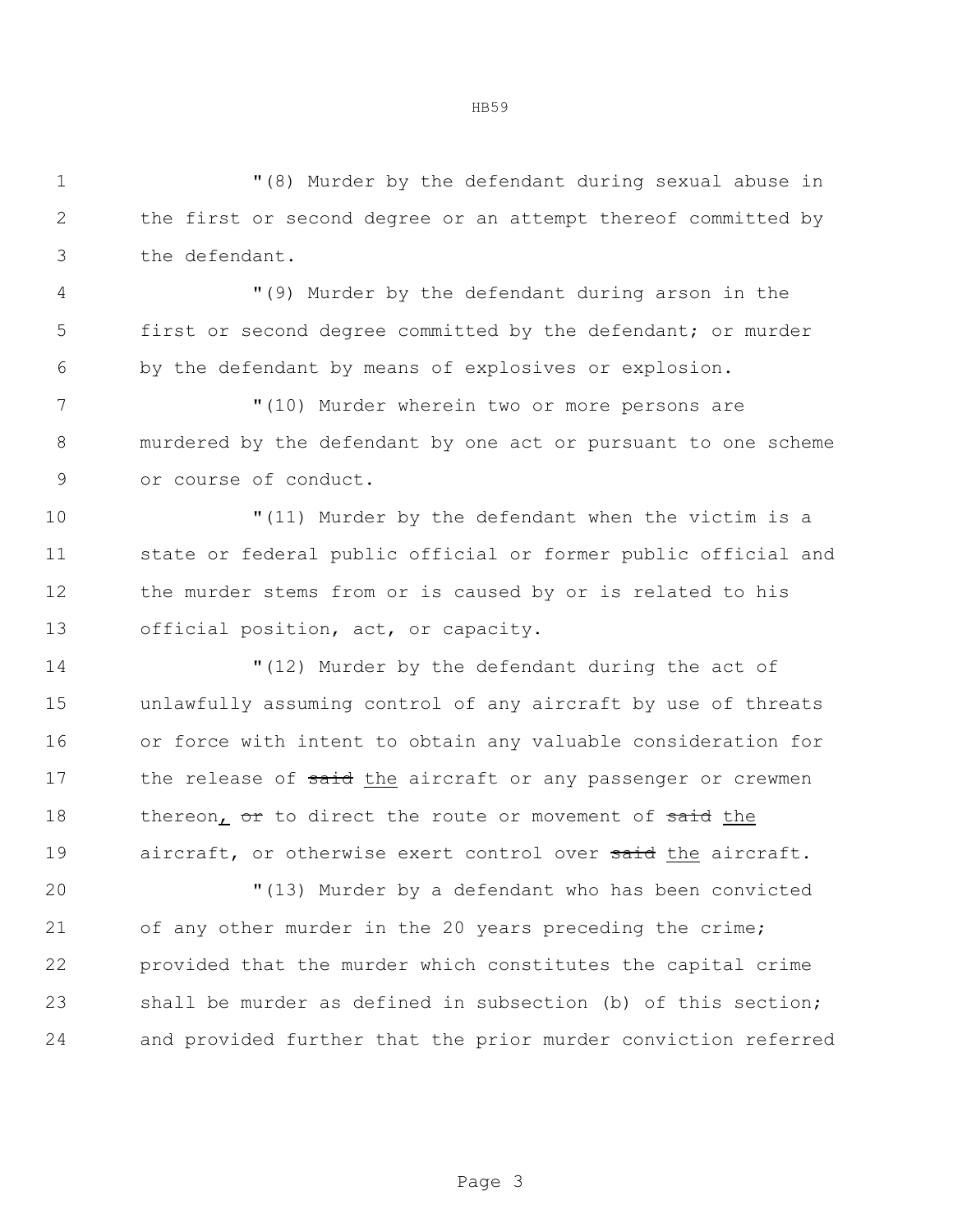to shall include murder in any degree as defined at the time and place of the prior conviction.

 "(14) Murder when the victim is subpoenaed, or has been subpoenaed, to testify, or the victim had testified, in any preliminary hearing, grand jury proceeding, criminal trial or criminal proceeding of whatever nature, or civil trial or civil proceeding of whatever nature, in any municipal, state, or federal court, when the murder stems from, is caused by, or is related to the capacity or role of the victim as a witness.

 "(15) Murder when the victim is less than fourteen years of age.

 "(16) Murder committed by or through the use of a deadly weapon fired or otherwise used from outside a dwelling while the victim is in a dwelling.

 "(17) Murder committed by or through the use of a deadly weapon while the victim is in a vehicle.

 "(18) Murder committed by or through the use of a deadly weapon fired or otherwise used within or from a vehicle.

 "(19) Murder by the defendant where a court had issued a protective order for the victim, against the defendant, pursuant to Section 30-5-1 et seq., or the protective order was issued as a condition of the defendant's pretrial release.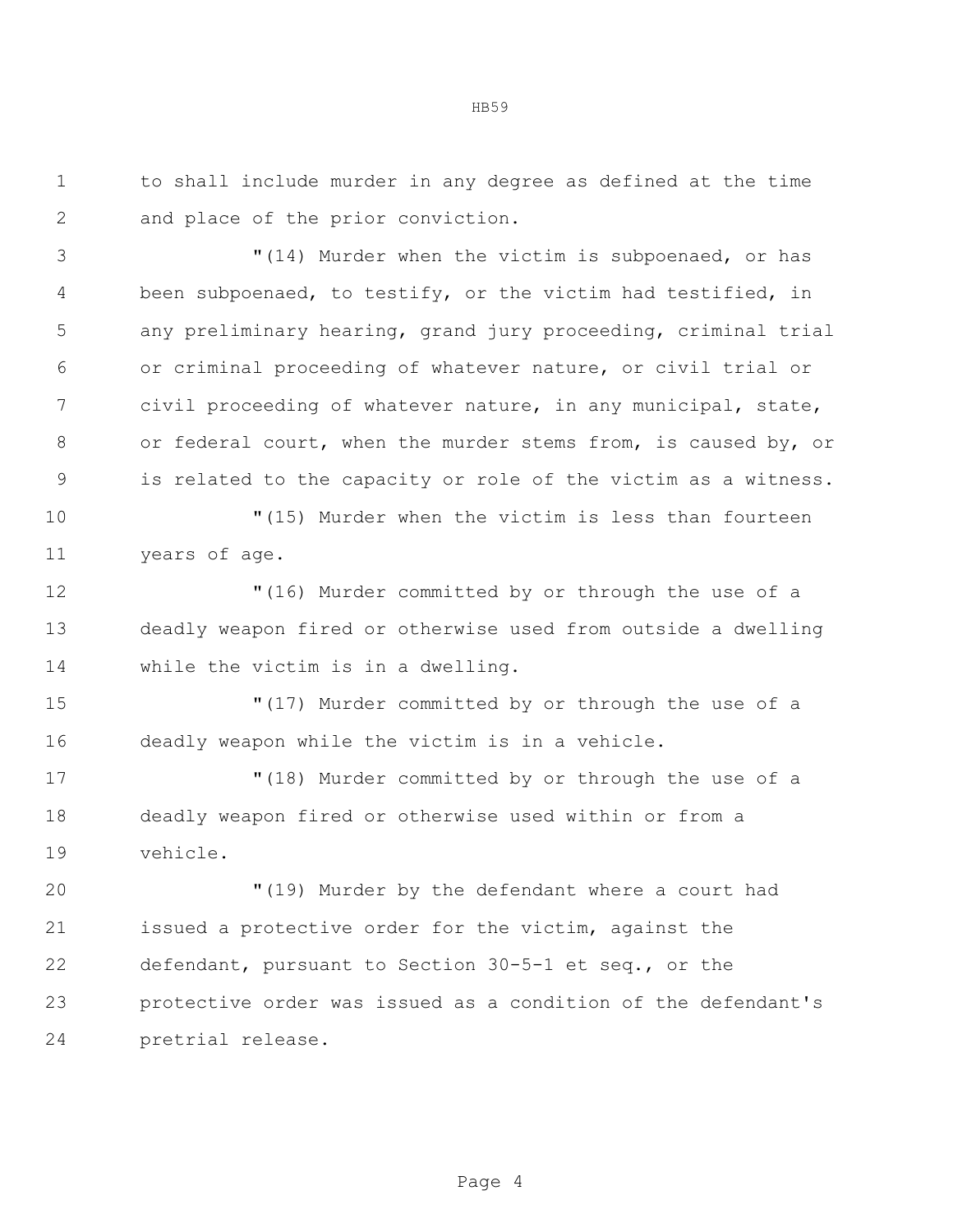"(20) Murder by the defendant in the presence of a child under the age of 14 years at the time of the offense, if the victim was the parent or legal guardian of the child. For purposes of this subsection, "in the presence of a child" means in the physical presence of a child or having knowledge that a child is present and may see or hear the act.

7 The U<sub>(21)</sub> Murder when the victim is a first responder who is operating in an official capacity. For the purposes of this subdivision, "first responder" includes emergency medical services personnel licensed by the Alabama Department of Public Health and firefighters and volunteer firefighters as 12 defined by Section 36-32-1.

 "(b) Except as specifically provided to the contrary in the last part of subdivision (a)(13) of this section, the terms "murder" and "murder by the defendant" as used in this section to define capital offenses mean murder as defined in Section 13A-6-2(a)(1), but not as defined in Section 13A-6-2(a)(2) and (3). Subject to the provisions of Section 13A-5-41, murder as defined in Section 13A-6-2(a)(2) and (3), as well as murder as defined in Section 13A-6-2(a)(1), may be a lesser included offense of the capital offenses defined in subsection (a) of this section.

 "(c) A defendant who does not personally commit the act of killing which constitutes the murder is not guilty of a capital offense defined in subsection (a) of this section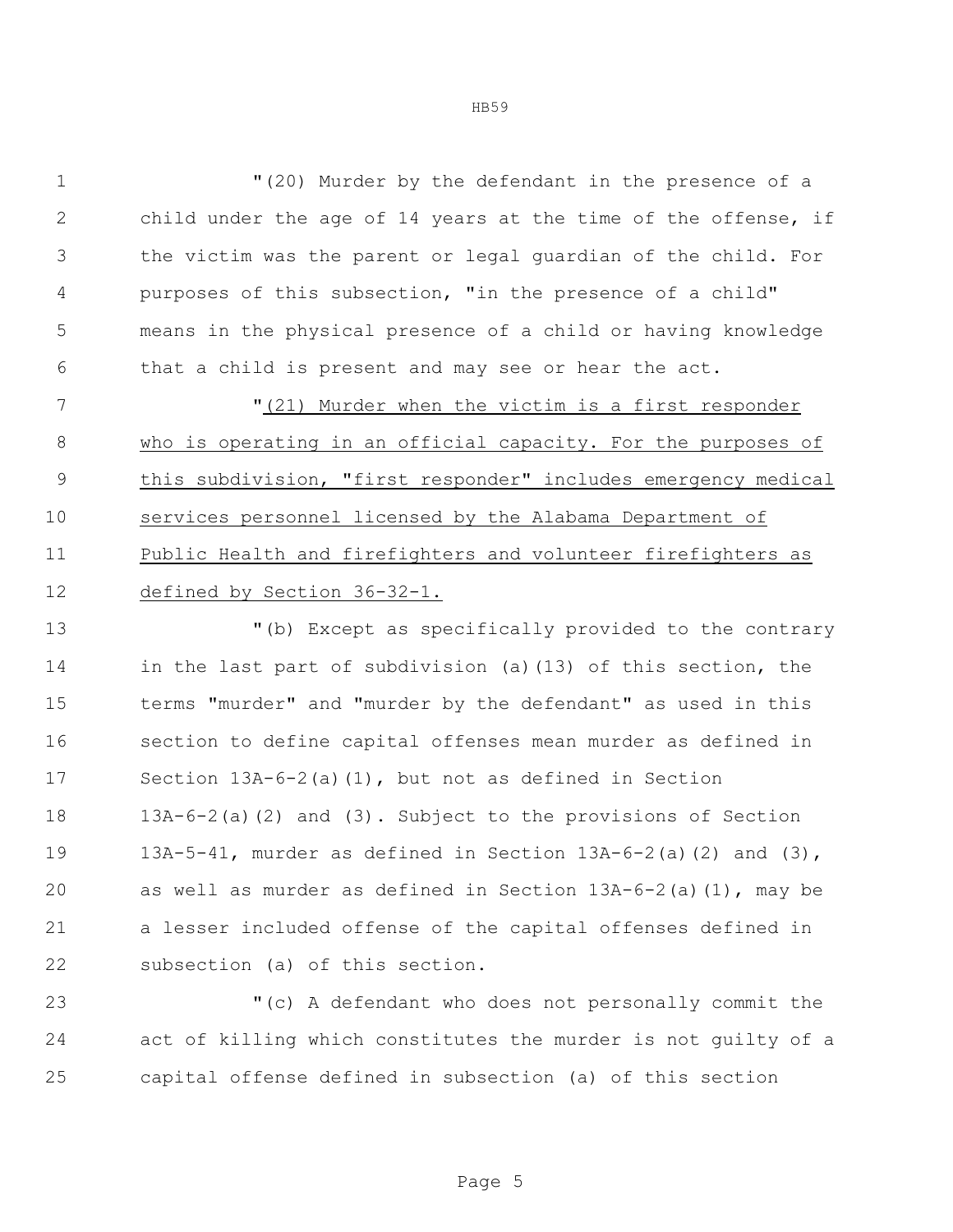unless that defendant is legally accountable for the murder because of complicity in the murder itself under the provisions of Section 13A-2-23, in addition to being guilty of the other elements of the capital offense as defined in subsection (a) of this section.

 "(d) To the extent that a crime other than murder is an element of a capital offense defined in subsection (a) of this section, a defendant's guilt of that other crime may also be established under Section 13A-2-23. When the defendant's guilt of that other crime is established under Section 13A-2-23, that crime shall be deemed to have been "committed by the defendant" within the meaning of that phrase as it is used in subsection (a) of this section.

14 "\\$13A-5-49.

 "Aggravating circumstances shall be any of the following:

 "(1) The capital offense was committed by a person 18 under sentence of imprisonment<del>;</del>.

 "(2) The defendant was previously convicted of another capital offense or a felony involving the use or 21 threat of violence to the person<del>;</del>.

 "(3) The defendant knowingly created a great risk of 23 death to many persons;

 "(4) The capital offense was committed while the defendant was engaged or was an accomplice in the commission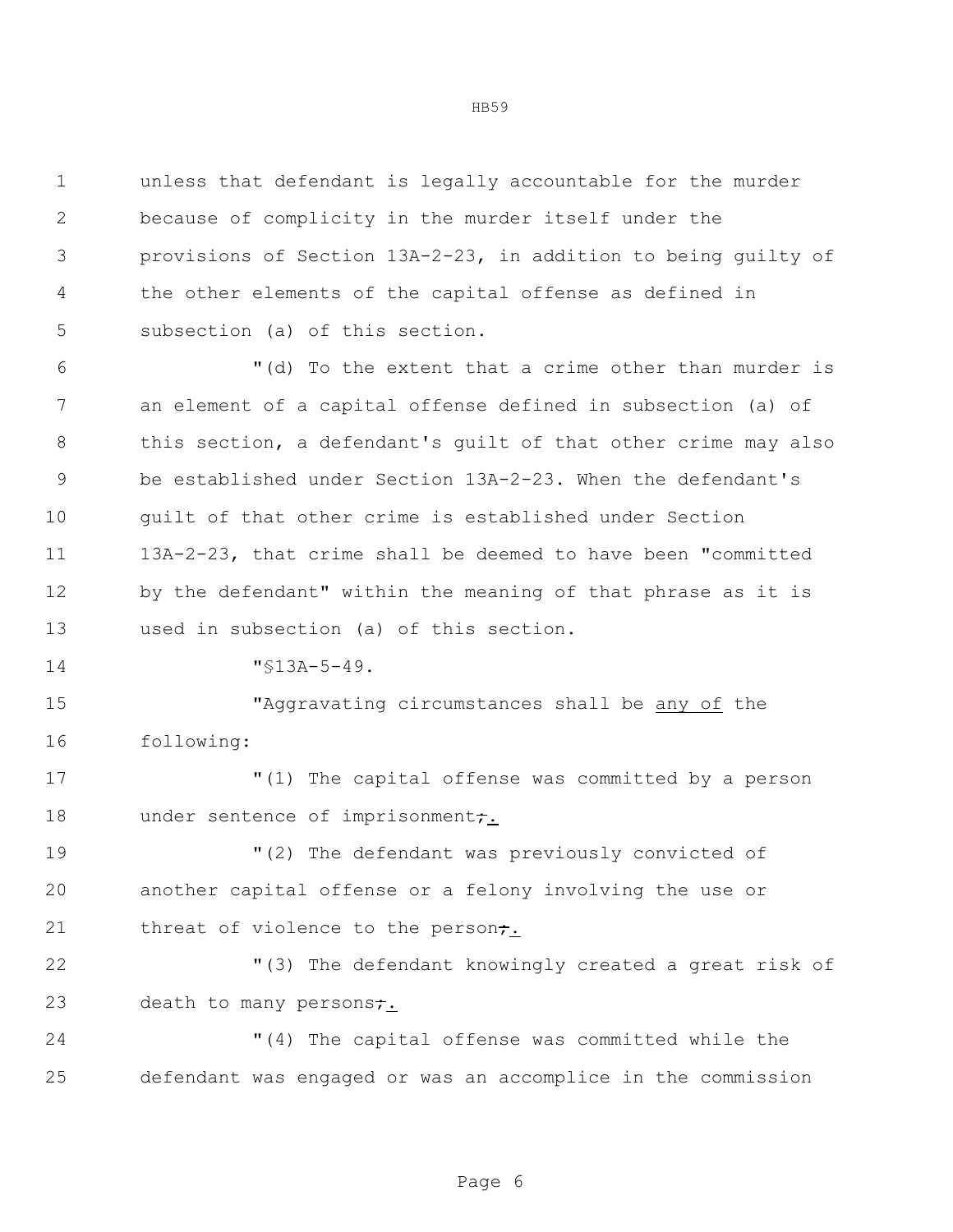of, or an attempt to commit, or flight after committing, or 2 attempting to commit, rape, robbery, burglary or kidnapping;

 "(5) The capital offense was committed for the purpose of avoiding or preventing a lawful arrest or effecting 5 an escape from custody;

 "(6) The capital offense was committed for pecuniary 7 gain;

 "(7) The capital offense was committed to disrupt or hinder the lawful exercise of any governmental function or the 10 enforcement of laws<del>;</del>.

 "(8) The capital offense was especially heinous, 12 atrocious, or cruel compared to other capital offenses;

 "(9) The defendant intentionally caused the death of two or more persons by one act or pursuant to one scheme or 15 course of conduct;

 "(10) The capital offense was one of a series of 17 intentional killings committed by the defendant;

 "(11) The capital offense was committed when the 19 victim was less than 14 years of age<del>; or</del>.

 "(12) The capital offense was committed by the defendant in the presence of a child under the age of 14 years at the time of the offense, if the victim was the parent or legal guardian of the child. For the purposes of this subdivision, "in the presence of a child" means in the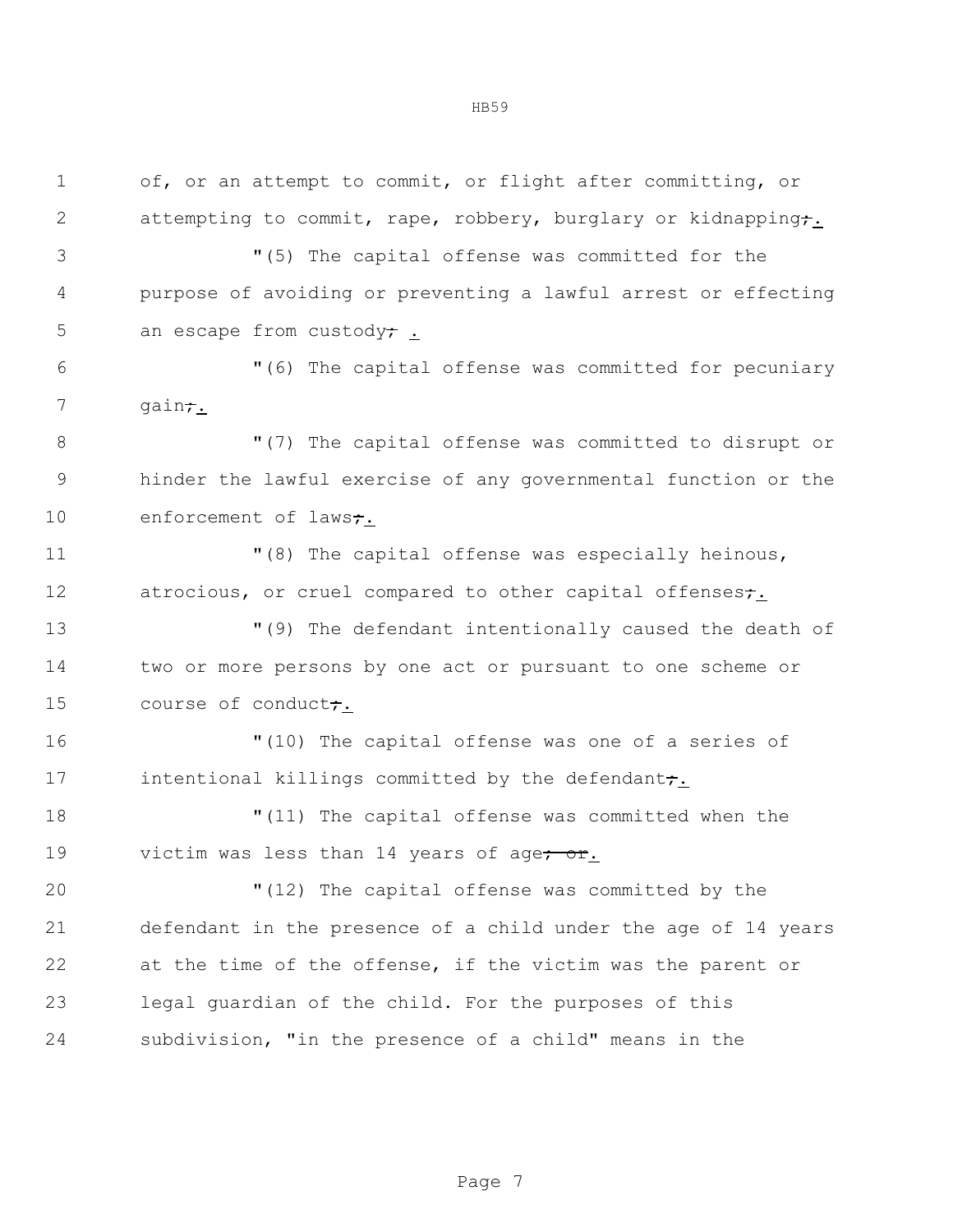HB59

 physical presence of a child or having knowledge that a child is present and may see or hear the act.

 "(13) The victim of the capital offense was any police officer, sheriff, deputy, state trooper, federal law enforcement officer, or any other state or federal peace officer of any kind, or prison or jail guard, while the officer or guard was on duty, regardless of whether the defendant knew or should have known the victim was an officer or guard on duty, or because of some official or job-related act or performance of the officer or guard.

 "(14) The victim of the capital offense was a first responder who was operating in an official capacity. For the purposes of this subdivision, "first responder" includes emergency medical services personnel licensed by the Alabama Department of Public Health, as well as firefighters and volunteer firefighters as defined by Section 36-32-1."

 Section 3. Although this bill would have as its purpose or effect the requirement of a new or increased expenditure of local funds, the bill is excluded from further requirements and application under Amendment 621, now appearing as Section 111.05 of the Official Recompilation of the Constitution of Alabama of 1901, as amended, because the bill defines a new crime or amends the definition of an existing crime.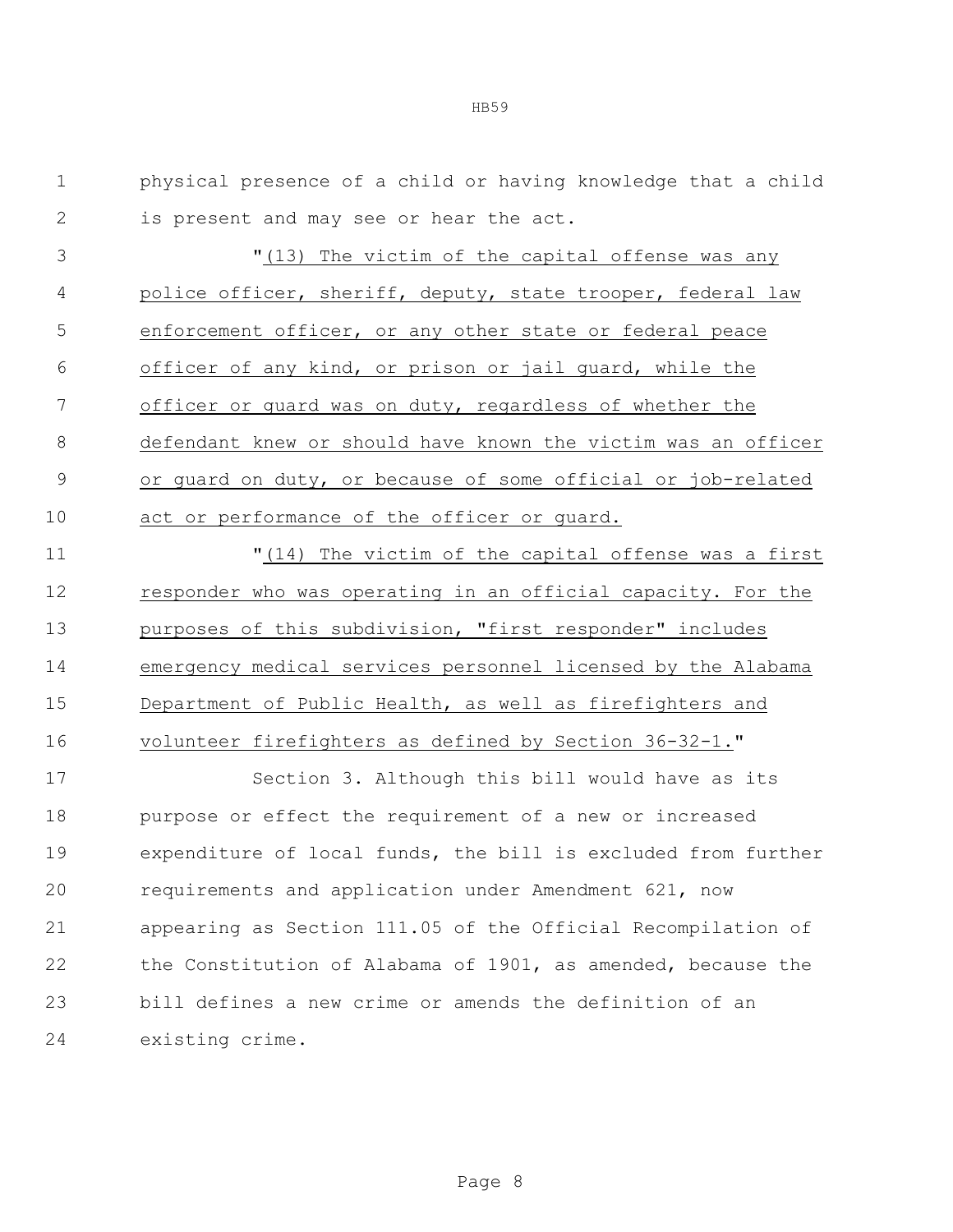1 Section 4. This act shall become effective on the 2 first day of the third month following its passage and 3 approval by the Governor, or its otherwise becoming law.